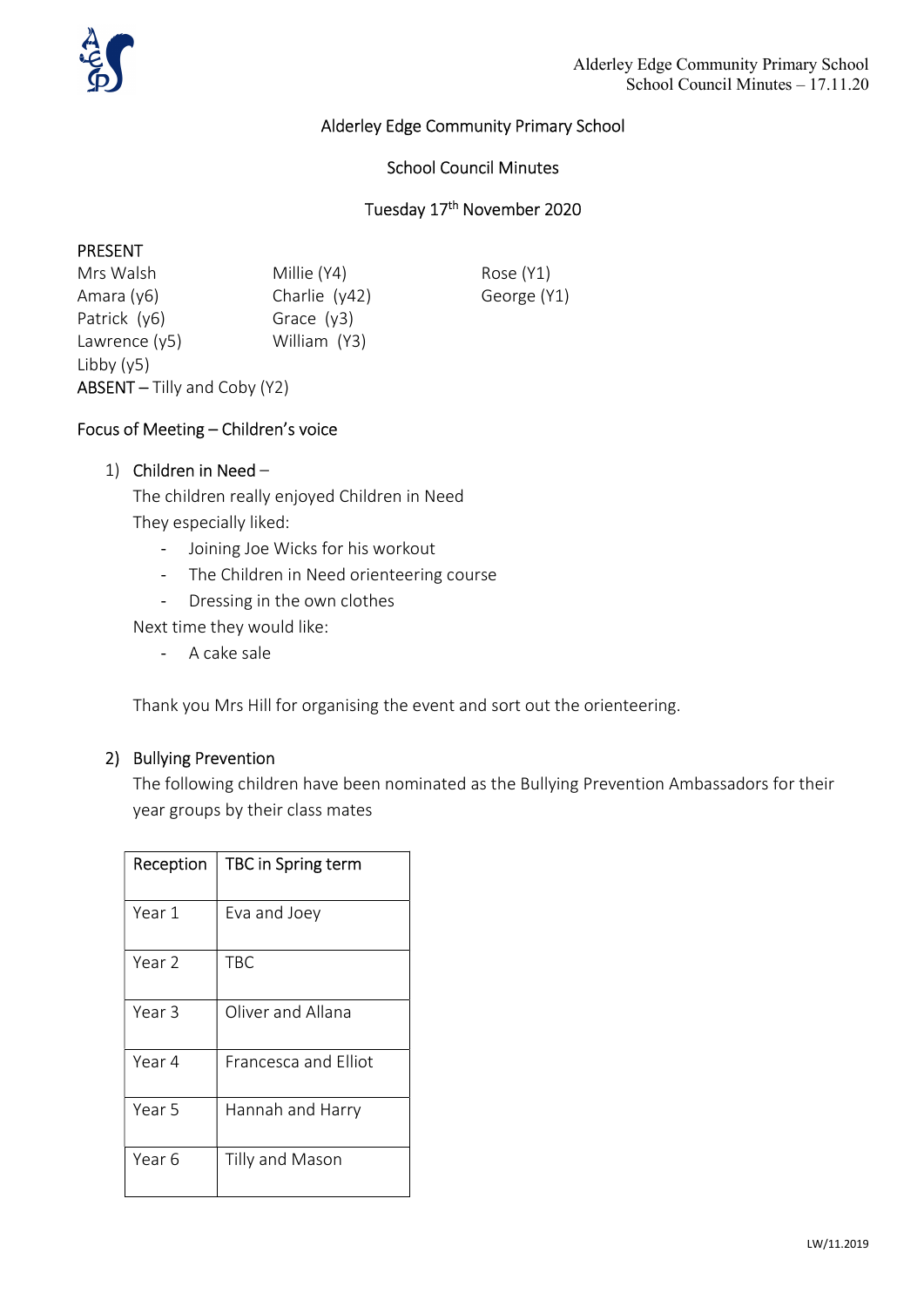

The school council agreed that the role of a Bullying Prevention Ambassador should be to:

- STOP Bullying don't be a bystander
- Be vigilant on the playground in case they see or hear of any bullying
- If they see something, say something tell an adult
- Encourage children to join in and let others' play who may be on their own
- Think of ideas to encourage other children to tell an adult if they hear/see bullying
- Keep bullying prevention important in our school
- Voice of the School 2 stars and a wish from our children in school

| What's going well in school                  | What would be even better                                                                                              |
|----------------------------------------------|------------------------------------------------------------------------------------------------------------------------|
| Each year group having its own space         | Can we use the forest more?                                                                                            |
| on the playground                            | Girls and boys play football together                                                                                  |
| Staff are understanding                      | kindly                                                                                                                 |
| Children in Need                             | Can year 3 have some days when they<br>eat first then play out?<br>Children are always kind and let each<br>other play |
| DT Days                                      |                                                                                                                        |
| The books we are using in English<br>lessons |                                                                                                                        |
| Roman Day                                    | Christmas 'Break the Rules' day                                                                                        |
| Hasn't been any bullying                     |                                                                                                                        |
| Enjoying our lessons                         |                                                                                                                        |
| Lunch break $-$ eating in the classroom      |                                                                                                                        |

## Any other Business

Year 6 asked if a link to Francis House could be included on the literature linked to Christmas productions so donations can be given by parents directly to Francis House (our annual Christmas charity)